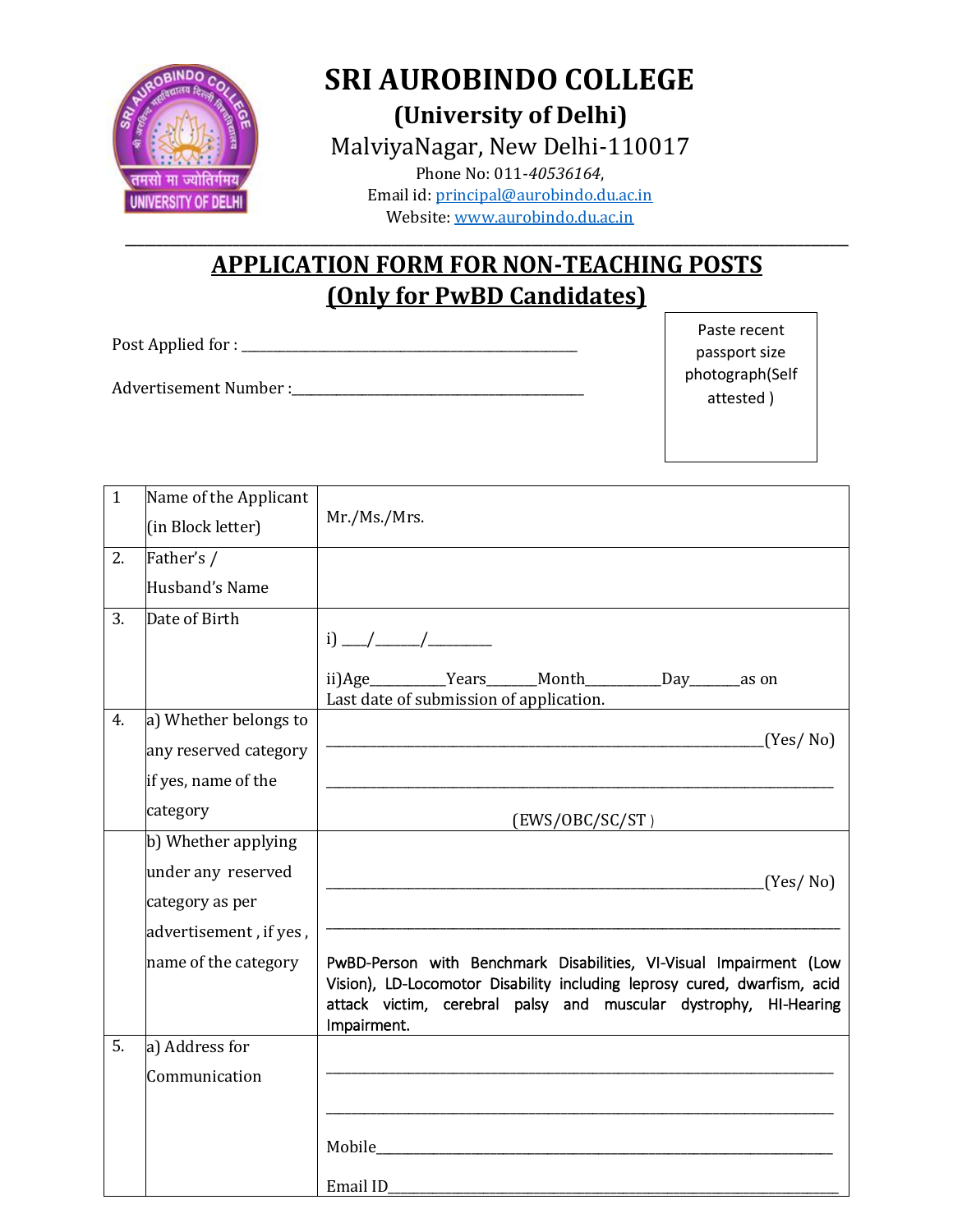|    | b) Permanent Address  |                     |
|----|-----------------------|---------------------|
|    |                       |                     |
|    |                       |                     |
|    |                       |                     |
|    |                       | Mobile_             |
|    |                       |                     |
|    |                       | Email ID_           |
| 6. | Sex                   |                     |
|    |                       | (Male/Female)       |
| 7. | Nationality           |                     |
|    |                       |                     |
| 8. | <b>Marital Status</b> |                     |
|    |                       | (Married/Unmarried) |

## 9. **Educational Qualifications (Secondary onwards):**

| <b>Exam Passed/</b><br><b>Degree</b> | <b>Board/University</b> | Institution | <b>Passing</b><br>year | % marks and<br>division |
|--------------------------------------|-------------------------|-------------|------------------------|-------------------------|
|                                      |                         |             |                        |                         |
|                                      |                         |             |                        |                         |
|                                      |                         |             |                        |                         |
|                                      |                         |             |                        |                         |
|                                      |                         |             |                        |                         |

# 10**. Professional Qualification(s):**

| <b>Exam Passed/</b><br><b>Degree</b> | <b>Board/University</b> | $\ddot{\phantom{0}}$<br>Institution | Passing<br>year | % marks and<br>division |
|--------------------------------------|-------------------------|-------------------------------------|-----------------|-------------------------|
|                                      |                         |                                     |                 |                         |
|                                      |                         |                                     |                 |                         |
|                                      |                         |                                     |                 |                         |
|                                      |                         |                                     |                 |                         |
|                                      |                         |                                     |                 |                         |

### 11. **Work Experience**

| Name of the organization | <b>Designation</b> | <b>Working period</b> |  | Salary/pay |
|--------------------------|--------------------|-----------------------|--|------------|
|                          |                    |                       |  | scale      |
|                          |                    |                       |  |            |
|                          |                    |                       |  |            |
|                          |                    |                       |  |            |
|                          |                    |                       |  |            |
|                          |                    |                       |  |            |
|                          |                    |                       |  |            |
|                          |                    |                       |  |            |
|                          |                    |                       |  |            |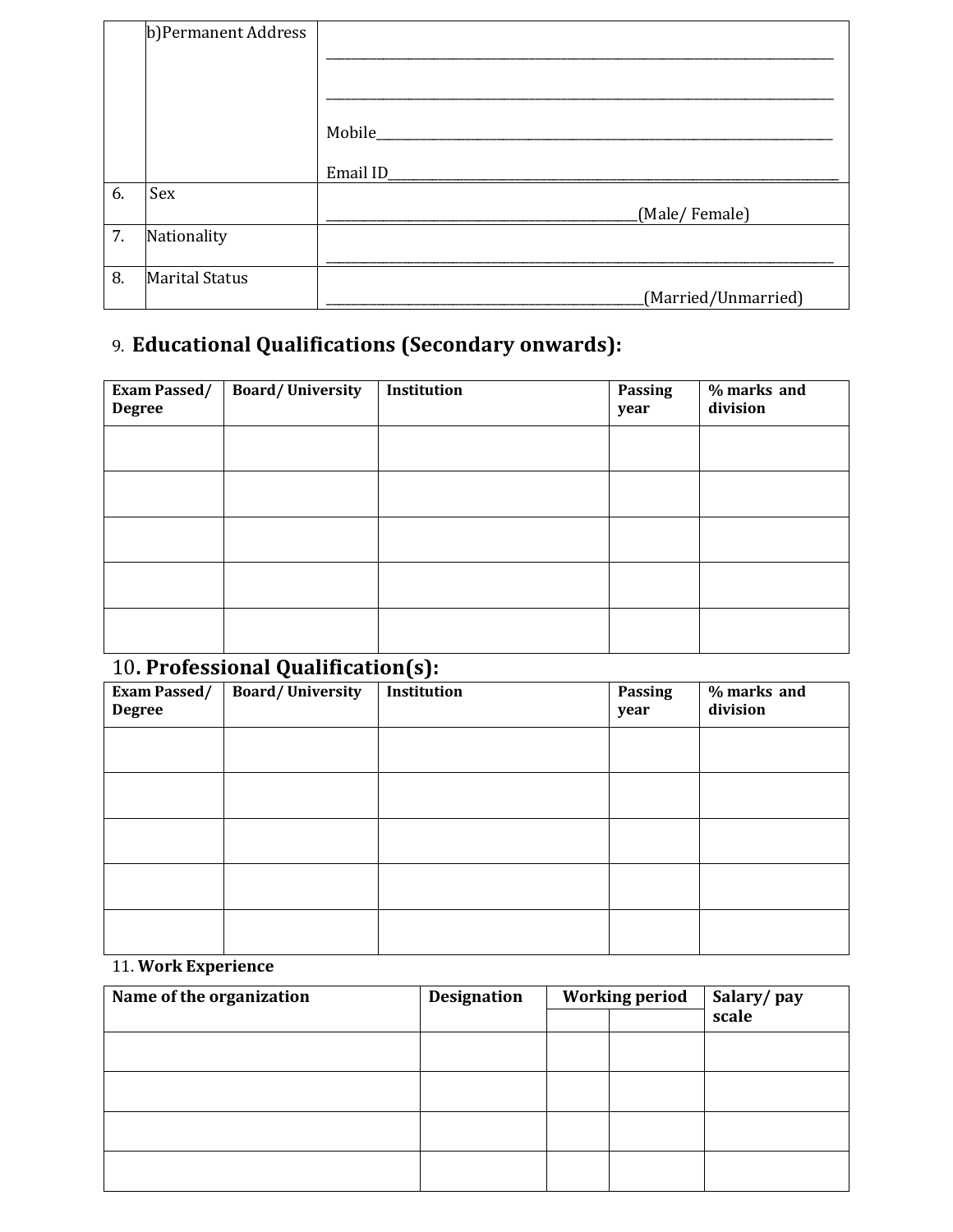| 12. a) Do you know typewriting : English __________(Yes/No) Hindi ________(Yes/No) |          |                                                                                                                     |  |                                                                                                                       |  |  |  |
|------------------------------------------------------------------------------------|----------|---------------------------------------------------------------------------------------------------------------------|--|-----------------------------------------------------------------------------------------------------------------------|--|--|--|
| If yes, state speed: English : _________(w.p.m) Hindi _________(w.p.m)             |          |                                                                                                                     |  |                                                                                                                       |  |  |  |
| b). Do you know Shorthand: English ___________(Yes/No) Hindi _________(Yes/No)     |          |                                                                                                                     |  |                                                                                                                       |  |  |  |
| If yes, state speed: English : _________(w.p.m) Hindi _________(w.p.m)             |          |                                                                                                                     |  |                                                                                                                       |  |  |  |
| If yes, state which of the following you know and work with confidence $(\sqrt{)}$ |          |                                                                                                                     |  |                                                                                                                       |  |  |  |
| MS word<br><b>EMAIL</b>                                                            | MS Excel | <b>BROWSING &amp; SEARCHING</b>                                                                                     |  | <b>MS PowerPoint</b>                                                                                                  |  |  |  |
| 14. Any other Information                                                          |          | <u> 1980 - Johann Stein, mars eta monte eta monte eta monte eta monte eta monte eta monte eta monte eta monte e</u> |  | <u> 1980 - An Dùbhlachd ann an Dùbhlachd ann an Dùbhlachd ann an Dùbhlachd ann an Dùbhlachd ann an Dùbhlachd ann </u> |  |  |  |
|                                                                                    |          |                                                                                                                     |  |                                                                                                                       |  |  |  |

I hereby declare that information given by me in this application form is complete and correct in all respects. I understand that I shall be liable for furnishing wrong information in this application form.

> ………………………………………………………….. **(Signature of the Applicant)**

**…………………………………………………………..**

**(Name of the Applicant)**

### **ENDORSEMENT FROM THE EMPLOYER (FOR APPLICATION IN EMPLOYEMENT)**

The facts stated in this application have been verified and found correct. This organization / department have no objection in his/ her applying for the post referred in the application.

Date: ………………………… ………………..………………………………………….. **Signature of the Head of the Organization / Department (with seal)**